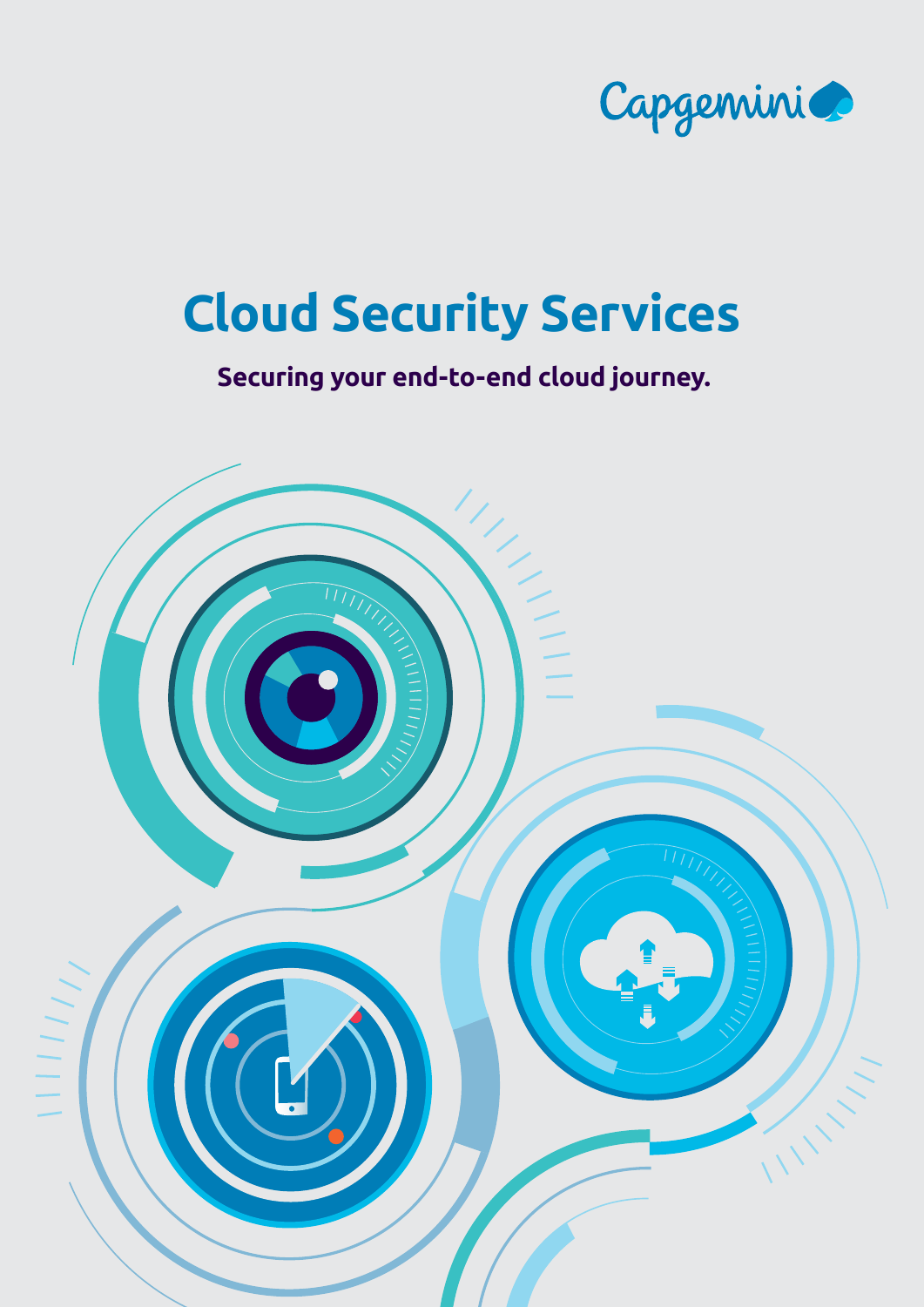# Cloud security challenges

Few organizations have a complete grasp of their cloud security posture. The fragmentation caused by multiple cloud solutions, hybrid environments and ecosystem complexity leads to a greater attack surface for perpetrators to exploit. This heightens the risk of a security incident taking place.

In this landscape, business and technology leaders face a number of critical challenges:

#### **• Identity and access control**

Organizations struggle to provision and control access consistently across IaaS, PaaS and SaaS services due to the lack of centrally managed identities and access rights.

#### **• Monitoring and response**

Organizations need visibility and control of access to data and services, regardless of location, and they must respond rapidly to any emerging threat or vulnerability.

#### **• Data leakage**

How do you protect sensitive data leaking from cloud storage services and code repositories, where the cost of leakage can be huge in terms of both reputational damage, loss of intellectual property, and subsequent non-compliance penalties?

#### **• Governance**

Ownership of strategy and risk is not always defined, leading to a lack of control, with little agreement on how to secure ways of working.

#### **• Skills shortages**

Cloud skills are at a premium, while cloud security skills are even rarer.

#### **• Shadow IT**

Staff bypass central IT to adopt cloud services, exposing organizations to unquantified risk. How do you manage EU GDPR compliance if you cannot identify where your personal data is stored?

Capgemini's Cloud Security Services offer you a pragmatic and cost-effective solution to these challenges. We will provide you with the complete picture of your cloud security through our portfolio of advisory, stand-alone and end-toend Managed Security Services. We have the capability, scale and global reach required to provide you with everything you need in one place to effectively manage your security across a hybrid cloud IT estate.



# Building digital trust in cloud solutions

The journey to cloud is accelerating as organizations recognize the competitive advantages that can be harnessed in today's digital world.

Achieving market differentiation demands agility and the exploitation of capabilities centered around big data, data analytics, machine learning and artificial intelligence (AI). This allows organizations to adopt Internet of Things (IoT) capabilities and deliver digital-based transformation programs.

These developments have fueled the need for greater processing power and storage capabilities, whilst ensuring the environment remains agile by design. Cloud meets this need. It enables enterprises to support the constant demand for innovation without the necessity of CapEx investment.

Cloud services free up organizations to focus on creating shareholder value by avoiding complex programs of work, such as building and operating secure data centers. That's not all. Cloud delivery models, such as platform-as-aservice (PaaS), offer an attractive business case by enabling pay-as-you-use models that reduce and align costs, whilst improving agility.

### Securing your cloud evolution

As the journey to cloud gathers pace, there are still only a few true cloud-only organizations, other than those born in the cloud. More typically, enterprises must secure evolving hybrid environments that comprise growing and complex ecosystems of vendors. These environments are characterized by a mix of dedicated and cloud facilities, tools and procurement approaches, which are further complicated by an ever-changing threat landscape.

In this complex hybrid environment, a lack of centralized control raises concerns about end-to-end security. As a result, Capgemini believes that organizations need pragmatic cybersecurity approaches and services to support their ongoing cloud evolution in order to foster and establish digital trust in the business activities and transactions being undertaken.

### What are chief information security officers asking?

- Why should I trust the cloud?
- How can I test and monitor the security of our services and data in the cloud?
- How can I control who has access to my data once it leaves my data center?
- Can I use my existing tools?
- How can I access the cloud security skills needed?
- What happens if the cloud service is hacked?
- What can I get "off the shelf"?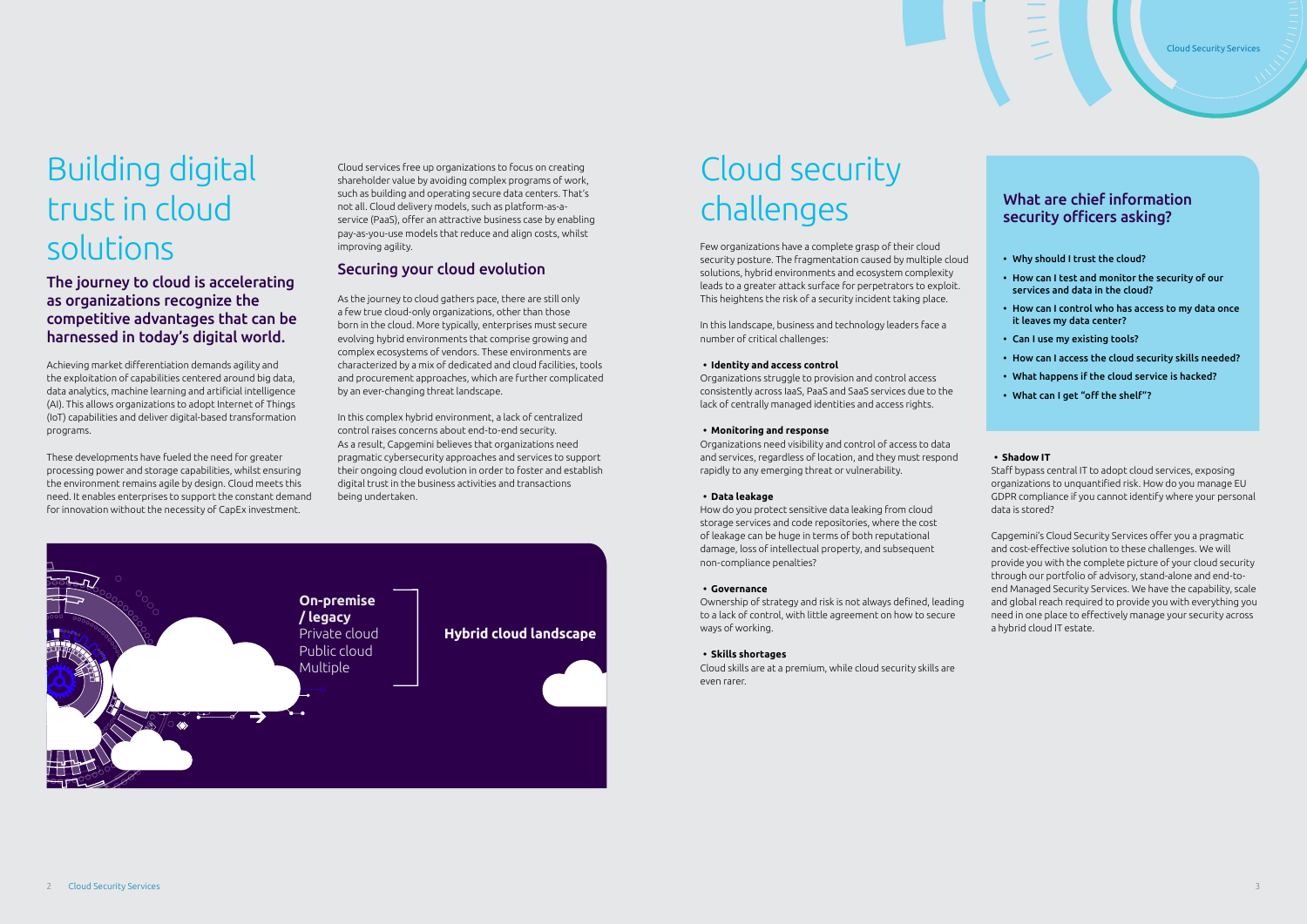

## Implement

Our **Cloud Protection Services** offer a range of solutions for identity and access management, data protection, application security and infrastructure security.

- Our teams can work either 'with' you to enable knowledge sharing, or 'for' you to implement secure cloud services.
- We draw on our experience of building services across IaaS, PaaS and SaaS, and securing interactions across hybrid environments globally.
- Our partnerships with leading technology vendors enable us to bring best practices from their implementations, as well as from our own.

## Operate

To ensure the security of your cloud-based operations, our **Cloud Security Monitoring** solution makes security monitoring a key foundation of your cloud architecture.

Flexibility by design enables us to cater for feeds from diverse providers and related systems, e.g. AWS Cloud Trail, CASBs and Azure Security Center, etc

- You can adopt either fully centralized or distributed approaches to monitoring, while the service will take account of cloud-native security monitoring capabilities, such as AWS GuardDuty.
- An advanced sense analytics engine baselines normal behavior, detects anomalies, uncovers advanced threats and removes false positives.
- You'll have visibility of identified incidents and status updates via our Managed Security Services Portal.
- Increase your productivity and effectiveness. Machine learning detects anomalies, coupled with human analysis to investigate and suggest resolution activities

#### How we operate

- Our Cloud Security Services are delivered from our global network of ISO27001-certified security operations centers (SOCs) and can be accessed either via our wider **[Capgemini Cloud](https://www.capgemini.com/service/cloud-services/capgemini-cloud-platform/#)  [Platform \(CCP\)](https://www.capgemini.com/service/cloud-services/capgemini-cloud-platform/#)**, or as standalone services.
- The CCP is our industry-leading cloud management platform and includes several service block options relating to security.
- Customers are supported by a single team of cloud security experts dedicated to managing their alerts in line with their risk profiles.



# Assess. Advise. Implement. Operate.

Cloud security extends beyond the technology. It embraces a broad scope of business, technology and cultural change. Our Cloud Security Services reflect this, giving you an as-a-service model and a catalog of services designed to help you at every stage of your cloud journey.

Whether you are just starting out on your migration to cloud, are re-evaluating the cloud architecture you've built, or have already reached a mature, agile DevSecOps position, Capgemini can help. We will inform, guide, support and reinforce your cloud security choices

#### Assess

A **Cloud Security Assessment** provides you with insight into your current or planned adoption of cloud computing.

• We measure the maturity of your overall approach to cloud security via interviews, workshop and documentation reviews.

- A technical assessment evaluates your existing cloudbased solutions (AWS, Azure or Google Cloud Platform) against the relevant Center for Internet Security (CIS) benchmark(s).
- Maturity assessments cover the broad spectrum of cloud security, from compliance and governance through to DevSecOps and container security.

#### Advise

Our **Cloud Security Advisory** services are based on more than a decade of helping clients adopt cloud security.

- We help you develop the foundations on which to operate in the cloud, with services such as AWS Landing Zones or Azure Scaffolds, roadmaps of capabilities for securing cloud workloads and DevSecOps transformations – from culture to tooling.
- We advise on the design and construction of cloud security architectures to safeguard data and service across the cloud spectrum, and on all elements of cloud security.
- We mitigate the impact of a massive gap in cloud security skills, enabling knowledge transfer and the upskilling of in-house teams to help you move ahead with your cloud adoption and improve existing implementations.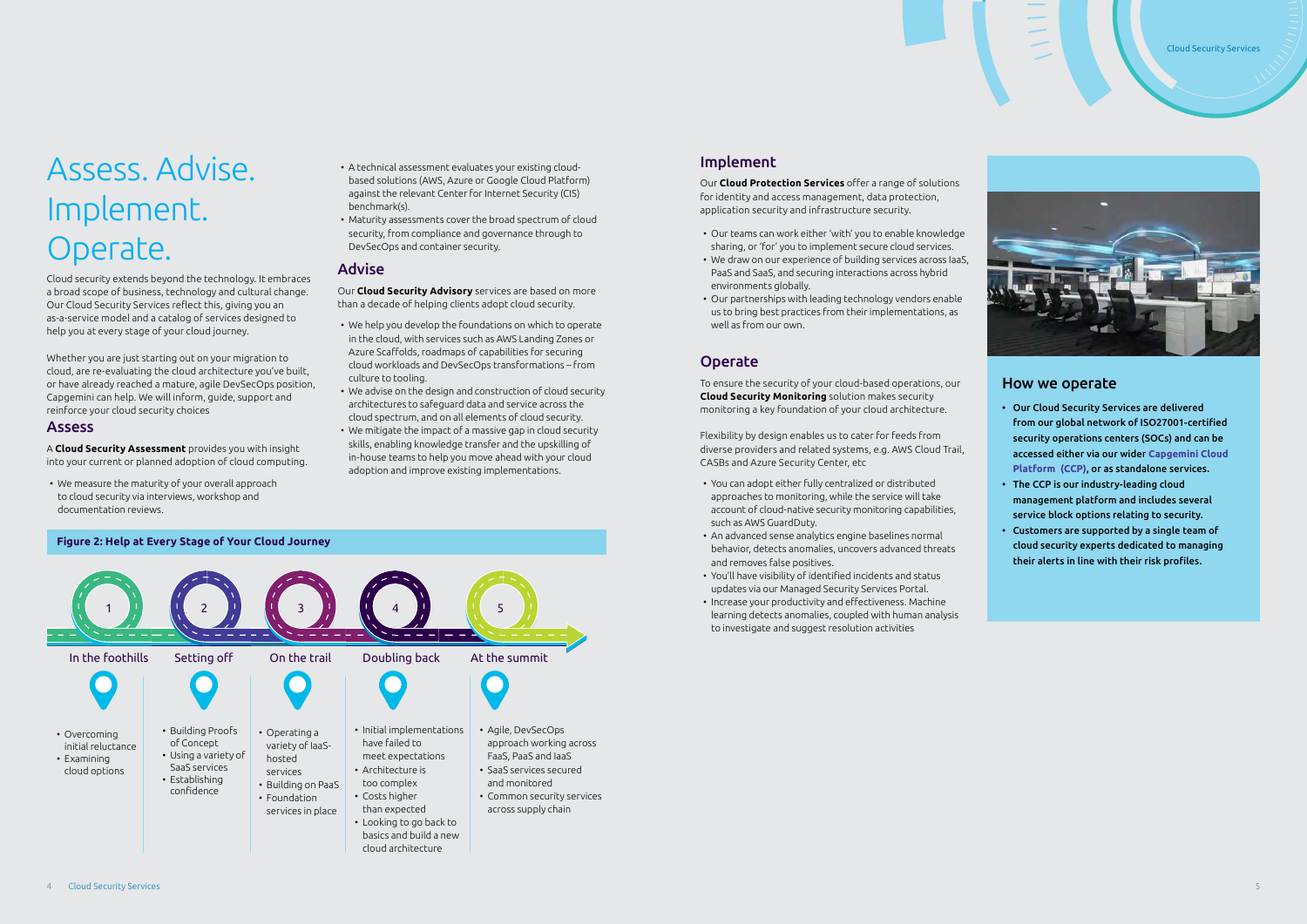

### Get in touch

# Why Capgemini for your cloud security services

Find out how Capgemini brings together a mix of business, wider IT integration and cloud security skills and experience to address the ever-changing security challenges presented by cloud adoption as we support our clients' pursuit of agility and competitive advantage.

# Better cloud security outcomes

Trust Capgemini to secure your digital transformation with our end-to-end Cloud Security Services portfolio of

Managed Security Services. We will enable and embed security throughout your journey to cloud – at your own pace.

Our global network of security operations centers ensures you can rapidly ramp up your cloud security as it's needed, delivering secure global cloud scalability. This includes enabling a global cloud-based platform on which to secure the Internet of Things and worldwide ecosystems.

Our agnosticism means you can seamlessly integrate security across diverse technologies and cloud platforms, including AWS, Azure and Google. Consumption-based pricing reduces the cost of cloud ownership and our as-a-service delivery model allows you to choose only what you need, when you need it.

With Cloud Security Services from Capgemini, you'll have all the support and services you need to launch new services and create new revenue streams in an agile and safe way – with embedded digital trust at its core.

- $\gamma$  Your security; your way
- $\mathcal G$  Global scalability and security footprint
- Cost reduction
- $\mathcal G$  Secure digital transformation
- $\mathcal G$  Seamless technology integration
- $\mathcal G$  Digital trust in new services
- $\mathcal{R}$  Rapid delivery

At Capgemini, we provide a comprehensive portfolio of security services to address the challenges presented by cloud adoption. This includes a complete end-to-end global Managed Security Services offering for hybrid cloud estates, regardless of location – on-premise, public, private, and multi-cloud.

With our philosophy to 'think like an attacker', we protect our clients through a combination of threat intelligence, robust architectures and a highly industrialized and automated service delivery model. Our approach exploits unified and standardized cloud security processes to speed up delivery from our world-wide network of 24/7 global security operations centers.

Our clients benefit from highly scalable cloud security that can be customized to their needs, ensuring an efficient response to the evolving threat landscape. Our integrated approach means that we can secure and operate legacy/ on-premises or cloud (any cloud) environment.

### Evolving, cost effective and compliant

Cost effective, pay-per-use pricing will enable you to better manage your cloud security spend. Further, our partnerships with leading industry players ensure we are able to secure services and best of breed tools at a lower cost of ownership. These long-standing partnerships with the major cloud providers and cloud-native security providers enable us integrate capabilities effectively to provide insight and support for all aspects of your cloud security.

Capgemini continually evolves the portfolio of security services by staying on top of cloud industry developments and workloads (e.g. container, serverless, etc.). We test and incorporate the latest security features in our solutions, and we keep our clients compliant with data protection and security regulations, such as PCI DSS, HIPAA and GDPR as required.